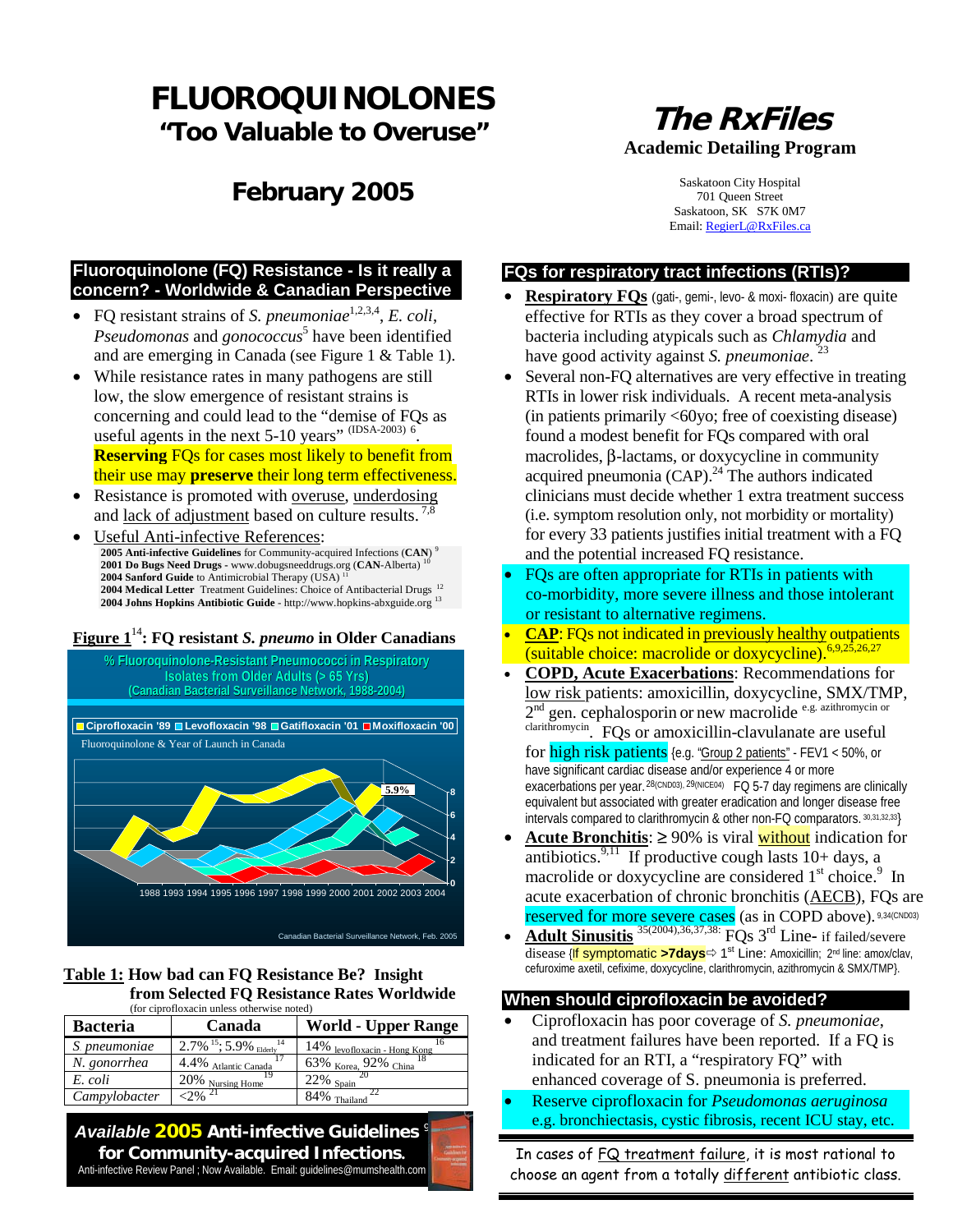#### **Are FQs a good choice for treatment of acute (uncomplicated) cystitis in Saskatchewan?**

- FQs should be reserved for recurrent, complicated, more severe or resistant cases.
- The most common urinary pathogen, *E. coli* generally responds to sulfamethoxazole/trimethoprim  $(SMX/TMP)$  or nitrofurantoin.<sup>39</sup> {In SK, cefazolin iv or cephalexin po may be an option  $\geq 93\%$  Susceptible-2003.
- *E. coli* resistance rates to SMX/TMP (Sask.) are ~15%; however since many acute cystitis cases are not cultured, this **represents** *E. coli* from recurrent and/or more complicated cystitis.40 Alternatives to SMX/TMP should be considered when resistance rates are  $\geq$ 15-20%.<sup>41,42</sup> Of interest SMX/TMP is clinically successful in >50% of women who appear to have resistant urinary pathogens.<sup>40</sup>
- **FQ or SMX/TMP** regimens: A duration of **3 days** is recommended for healthy women with acute uncomplicated cystitis. <sup>43,44</sup> Moxifloxacin has lower renal concentrations and is not indicated for UTI.
- **Nitrofurantoin** has retained excellent activity against E. coli ( $\geq$ 98% susceptible <sup>SK-2003</sup>); however, **7 day** regimens are recommended for lower UTI.
- Related Note: in some regions, *N. gonorrhea* resistance may also be an important consideration.
- See also RxFiles UTI Drug Comparison Chart<sup>45</sup>

### **FQ Side Effect Concerns**

- Glycemic reactions: Rare hypo (within 3 days)  $\&$ hyperglycemia (within 4-10 days esp. in very elderly), can occur in ~1% of patients on oral hypoglycemics (reported with most FQs) 46,47,48
- Minimal QT effects ( $\sim$ 1 per million prescriptions  $^{49}$ ) for the current FQs, but reason grepafloxacin was removed. Caution for use if cardiac patients, concurrent drugs known to  $\uparrow$  QT interval  $^{50,51}$  and if low potassium or magnesium. (Higher to Lower Antibiotic Risk: erythromycin; clarithromycin; gatifloxacin / levofloxacin / moxifloxacin) 52
- See also *RxFiles* Q&A-QT Prolongation...Feb05<sup>53</sup>

#### **Table 2: Antibiogram for Ciprofloxacin (SK)** (% isolates susceptible)

| <b>SK</b> Region          | E. Coli | Klebsiella<br>pneum. | Proteus<br>mirabilis | P. aeruginosa |  |  |  |  |
|---------------------------|---------|----------------------|----------------------|---------------|--|--|--|--|
| S'toon<br>Outpatient      | 99      | 96                   | 99                   | 72            |  |  |  |  |
| S'toon<br>Inpatient       | 98      | 98                   | 100                  | 78            |  |  |  |  |
| <b>RQHR</b><br>Outpatient | 94      | 97                   | 91                   | 78            |  |  |  |  |
| <b>RQHR</b><br>Inpatient  | 95      | 97                   | 87                   | 81            |  |  |  |  |

Comment: FQs not necessarily drug of choice for bacteria listed.

Enterococcus: 56-74% susceptible to Cipro; use inadvisable except possibly in UTI Saskatoon Health Region (S'toon) = **Jan 1999-Dec 2003** data (Note: 5 yrs of data) Regina Qu'Appelle Health Region (RQHR) = **Apr 2003-Mar 2004** data

**FQs dosages and comments** are available in the  $RxFiles$  Anti-infective<sup>54</sup>, Pneumonia (CAP)  $^{55}$ , & UTI <sup>45</sup> charts at www.RxFiles.ca

## **Table 3: FQ Pharmacological Overview** 23,56,57,58,59

#### **Mechanism of Action**

• bactericidal; inhibition of DNA synthesis by interfering with DNA gyrase (topoisomerase II) and type IV topoisomerase

#### **Pharmacokinetics / Pharmacodynamics**

- Absorption: excellent bioavailability (>90-99%) (less with gemi)
- Distribution: widely distributed (except Moxi low renal concentrations <sup>60</sup>)
- Elimination: renal  $\&$  non-renal routes; (Moxi OK in renal dysfunction) - ↓ renal function : ↓ dose for Cipr, Gati, Gemi, Levo, Norf, Oflo
- concentration-dependent killing; post-antibiotic effect of 1-2 hours

#### **Side Effects** {generally well tolerated}

- Gastrointestinal 2-10%: nausea, anorexia, dyspepsia & other
- CNS toxicity 1-2%: headache, dizziness, drowsiness; less common: insomnia, agitation; rare-**seizures** esp. in elderly <sup>61</sup>{least with Levo}
- Hepatic rare: elevation of enzymes (esp. with trovafloxacin)
- Dermatologic 0.5-3%: phototoxicity {least with Moxi/Gati}, rash, itch {Severe rash of some concern with Gemi. given limited clinical experience}
- Musculoskeletal ≤1%: **arthropathy, tendinitis, achilles rupture**

• Other hypo- or hyper-glycemia (usually in diabetics; especially with Gati)

#### **Contraindications**

- Children <18 years of age <sup>62,63</sup> (Except ciprofloxacin for postexposure anthrax & **2nd line** in complicated *E. coli* UTI/pyelonephritis in ≥1yr) American
- Pregnancy category  $\overline{C}$  <sup>64</sup>

### **Drug Interactions** (select)<sup>65</sup>

Chelation with cations:  $Al^{++}$ (sucralfate),  $Mg^{++}$ ,  $Ca^{++}$ ,  $Fe^{++}$ ,  $Zn^{++}$ {avoid interaction by administering FQ **>2 hrs before** food/supplement} • Drugs prolonging QT interval, especially in high-risk pts

 eg. Class 1A (quinidine, procainamide) & Class III (amiodarone, sotalol) antiarrhythmics; antidepressants, antipsychotics, azole antifungals, cisapride, clarithromycin & erythromycin.

- Ciprofloxacin: ↑ phenytoin, theophylline; All FQs: ↑ warfarin effect
- Gatifloxacin: ↑ digoxin levels/toxicity
- NSAIDs: may  $\uparrow$  risk of CNS stimulation & seizures
- Rifampin: ↓ effectiveness of ciprofloxacin vs *S. aureus*

### **Relative Antimicrobial Activity Overview & Cost of FQs** <sup>66</sup>

|                                                                  | Cipr<br><b>CIPRO</b>                                                                                | Gati 67<br><b>TEQUIN</b>                             | Gemi<br><b>FACTIVE</b>                | Levo 68<br><b>LEVAQUIN</b>                                                        | Moxi <sup>69</sup><br><b>AVELOX</b>         | <b>Norf</b><br><b>NOROXIN</b> | Oflo<br><b>FLOXIN</b>       |
|------------------------------------------------------------------|-----------------------------------------------------------------------------------------------------|------------------------------------------------------|---------------------------------------|-----------------------------------------------------------------------------------|---------------------------------------------|-------------------------------|-----------------------------|
| Enterobacteriaceae                                               | $^{+++}$                                                                                            | $^{+++}$                                             | $^{+++}$                              | $^{+++}$                                                                          | $^{+++}$                                    | $^{+++}$                      | $^{+++}$                    |
| Atypicals                                                        | +                                                                                                   | $^{+++}$                                             | $^{+++}$                              | $^{+++}$                                                                          | $^{+++}$                                    | $\ddot{}$                     | $^{+++}$                    |
| S. pneumoniae & PRSP                                             | $\ddot{}$                                                                                           | $^{+++}$                                             | $^{+++}$                              | $++$                                                                              | $^{+++}$                                    |                               | $\ddot{}$                   |
| S. aureus                                                        | $\ddot{}$                                                                                           | $^{++}$                                              | $^{++}$                               | $\ddot{}$                                                                         | $^{\mathrm{+}}$                             |                               | $\ddot{}$                   |
| P. aeruginosa                                                    | $+ +$                                                                                               | $+/-$                                                | $+/-$                                 | $+/-$                                                                             | $+/-$                                       | $+$<br>if UTI                 |                             |
| Anaerobes                                                        |                                                                                                     | ÷                                                    | $\ddot{}$                             |                                                                                   | ٠                                           |                               |                             |
| Indications * CANADA                                             | <b>ABCDEFGHIJK</b>                                                                                  | ABCDG                                                | B                                     | <b>ABCDEF</b>                                                                     | <b>ABC</b>                                  | DG                            | <b>BCEFGLM</b>              |
| Year launched CANADA                                             | 1989                                                                                                | 2001                                                 | 2005                                  | 1998                                                                              | 2000                                        | 1986                          | 1995                        |
| Forms<br>(Eye solns: for Cipr, Gati,<br>Moxi & Oflo; Otic:Cipr.) | Tab: 250,500,750mg<br>$500$ <sub>mg</sub> $XL^{\otimes}$ ,1g XL<br>Susp: 500mg/5ml<br>IV: 200,400mg | Tab: 400mg,<br>$200mq$ $\times \otimes$<br>IV: 400mg | Tab: 320mg                            | Tab:<br>250,500mq;<br>$(750mg^{\chi\otimes})$<br>IV: 500mg                        | Tab: 400mg<br>IV: 400mg                     | Tab: 400mg                    | Tabs:<br>200.300 &<br>400mg |
| Dosing frequency                                                 | bid; XL form Od                                                                                     | od                                                   | od                                    | od                                                                                | od                                          | bid                           | bid ac                      |
| <b>COST</b><br>(10days therapy,<br>unless noted)                 | \$44 250mg q12h<br>\$49 500mg q12h<br>\$40 1g XLa ▼                                                 | \$67<br>$\widehat{\bullet}$ $\mathscr{O}$            | <b>NA</b><br>$\boldsymbol{x} \otimes$ | \$49500mg od<br>\$63750mg od <mark>x5</mark><br>$\widehat{\bullet}$ $\mathscr{O}$ | \$69<br>$\widehat{\bullet}$ ${\mathscr{O}}$ | \$40<br>â                     | \$67                        |

**Cipr**=ciprofloxacin **CIPRO**, **Gati**=gatifloxacin **TEQUIN**, **Gemi**=gemifloxacin **FACTIVE**, **Levo**=levofloxacin **LEVAQUIN**, **Moxi** =moxifloxacin **AVELOX**, **Norf** =norfloxacin **NOROXIN**, **Oflo**=ofloxacin **FLOXIN**, NA=not available PRSP= penicillin resistant streptococcal pneumonia,  $\boldsymbol{\chi}$  Non formulary Sask. a EDS in Sask.,  $\varphi$  =prior approval for NIHB  $\otimes$ =not covered by NIHB  $\blacktriangledown$  covered by NIHB Enterobacteriaceae include: *E. coli, Klebsiella, Enterobacter, Providentia, Serratia*, etc., **ac**=before meal Atypicals include: *Chlamydia, Legionella, Mycoplasma*. : ↓ dose for renal dysfunction

\* Indications, official CDN: **A**=acute sinusitis; **B**=acute exacerbation of chronic bronchitis; **C**=CAP; **D**=complicated UTI/pyelonephritis; **E**=skin infections; **F**=chronic prostatitis; **G**=gonorrhea; **H**=bone & joint; **I**=diarrhea; **J**=typhoid; **K**=neutropenia; **L**=pelvic inflammatory disease; **M**=Chlamydia

**We would like to acknowledge the following contributors and reviewers**), Dr. K. Williams (SHR-Inf Disease), Dr. Y. Shevchuk (U.of S., C. of Pharmacy) Dr. T. Laubscher (SHR-Family Medicine), Dr. K. Visvanathan (SHR-Urology) Dr. L. Sulz (RQHR-Pharmacy), B. Evans (SHR-Pharmacy), NJ Pilla (Anti-infective Review Panel 2005) & the RxFiles Advisory Committee. *L. Regier* BSP, BA, *B. Jensen* BSP

**DISCLAIMER:** The content difts rewsletter represents the research, experience and opiniors of the discussion of the Board of American statements and the search of the Second CHR).<br>Neither the authors or complete, and they **Copyright 2005 – RxFiles, Saskatoon Health Region (SHR) www.RxFiles.ca**